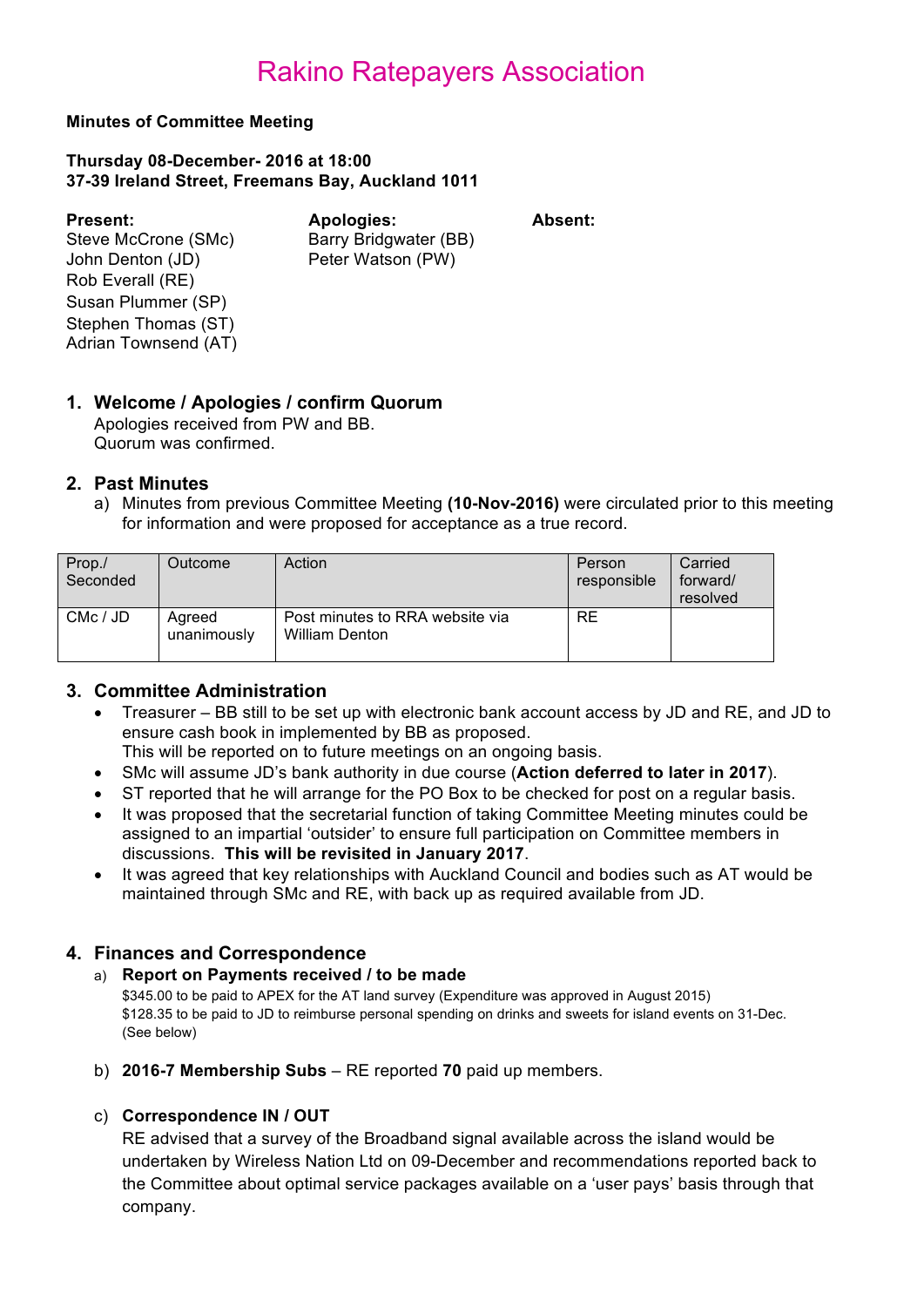There are already two customers using this service provider on the island, with good reports from both on performance.

Environmental Officer, Mark Lockhart, had shared correspondence exchanged with Deryn Dromgoole of AKL Council / DOC regarding the Rhamnus management tactics, strategy, funding and the immediate / longer-term measures to be taken, inc. working bees.

There are concerns about pressure on funding for plant pest control and how male/female plants are targeted.

This all fits within a broader remit for an environmental strategy for the island, and is a work stream in its own right.

It was agreed to invite Mark Lockhart to attend the next meeting when he can be available.

### **Action: RE to contact Mark**.

## **5. Fire Officer's Report**

The F.O. Report was reviewed and the following actions agreed:

**Item 1** - Hank to advise (ongoing) of any support he requires to procure parts or services in support of maintaining the fire equipment

**Item 2** – SMc to liaise with Hank and Bev about their proposal to run fire equipment training over the holiday period (inc. a female-only event, if there is demand) and to nominate potential dates for inclusion in the December RRA Newsletter. An afternoon slot was preferred.

It was also proposed to contact Rory at the Rural Fire Service about a potential training date early in the New Year to re-run his firefighting and awareness course, which had been well received.

**Item 3** – RE to arrange for printing and lamination of Bev's Fire Ban Notice for posting around the island. Web site to be revisited to ensure that fire awareness - and how to respond in an emergency - is properly covered (it is summarised in the new 'Welcome' booklet).

**Item 4** – RE has provided the list of trained Firefighters to Bev so that Hank can create a text alert list on a dedicated mobile phone.

**Item 7** – It was agreed in discussion that the role of RRA was not to act as island 'police and enforcement body', and that in future individuals raising concerns about environmental and any other matters should in the first instance be encouraged to address those concerns directly between each other, rather than seek RRA intervention on their behalf.

This reflected back to earlier discussions on the development of RRA general and environmental policy and a code of behaviour we wish to inculcate within the community about 'the way we do things around here', which will ultimately morph into the culture of the island.

**ST and AT agreed to jointly draft appropriate material for further review and discussion.**

## **6. Update on Transport**

SMc and JD reported on a recent meeting with Christine Herbert of AT.

Specific details of that report are embargoed until an agreed date of release.

It was agreed during discussion about current service that SMc would make an approach to Belaire to determine how the policy of unaccompanied baggage/goods might be rendered more flexible, particularly in the case of food deliveries to 'permanent' residents of the island, which has recently been creating problems for some.

It would also be appropriate to raise this subject with AT for consideration within future tenders still to be issued.

**Action: SMc**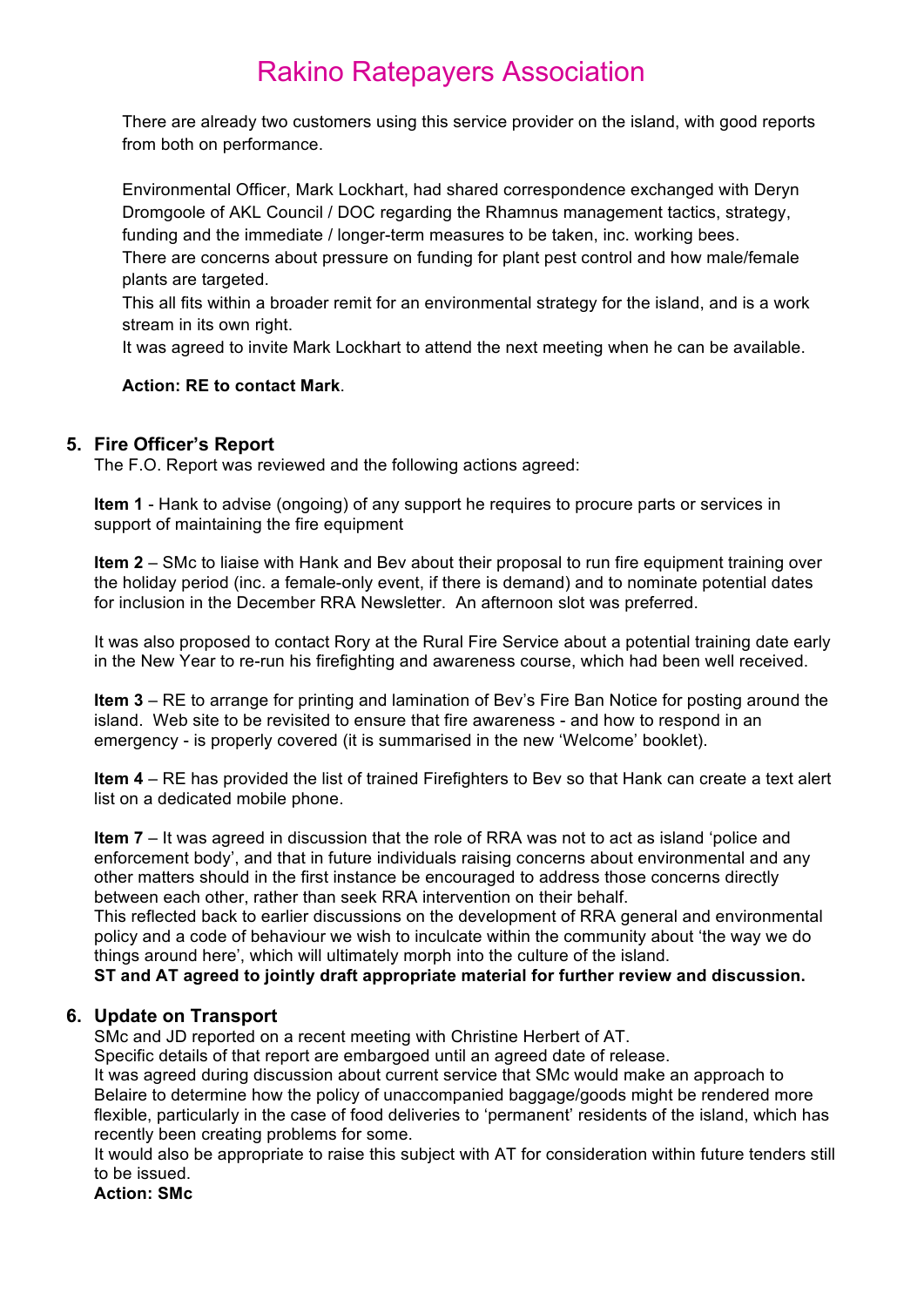## **7. Update on Christmas and New Year Events**

Normal events are planned with: Fun Run and Beach Games on 31-Dec and Dragon Boats on 08-Jan p.m. according to tide times. JD confirmed that the Fun Run was good to go and has purchased sweets and refreshments – reimbursement was authorised for payment. **Action: RE to transport this stock to the Rakino upstairs store cupboard.**

# SP has been liaising with key people regarding the Dragon Boat Races and has volunteered to

run the event on behalf of the Committee. Various aspects were discussed, and JD will generate a draft Event Plan for circulation around the Committee, to then be actioned by SP when finalised. **Action: SP to progress Dragon Boat Race organisation**

The potential to organise other new events (musical/concert/golf/etc.) was postponed for discussion at the next meeting **(carried forward).**

# **8. Work in Progress & New Business**

- The rolling W.I.P. summary was reviewed and action statuses updated see final page of these minutes.
- The AT land was discussed in more detail it is proposed that RRA submits an initial plan for a building of max. 10m² for the purpose of green recycling and storage of Bokashi bins and materials.

A schematic will be required to confirm the location of the building, which must be agreed in consultation with immediate property owners most affected by its site (i.e. Jim McIvor; Sue West; Ross Hawkins).

RE stressed that all expenditure which was reliant on utilising the funding available from Auckland Council MUST be drawn down by the (now) extended completion date, 31-March-2017, or it will be forfeited.

**Action: ST agreed to get a schematic drawn up for illustrative purposes. Action: RE to submit to AT lawyers and copy to Fee Langstone (RRA solicitors). Action: appropriate structure to be agreed upon and purchased**

## **9. Initiatives to Increase Membership**

Ideas to increase membership levels, such as a "50/100" campaign to mark 50 years / 100 RRA members, will be discussed in future meetings, and a celebratory event would most likely be held on the island on Labour Day weekend, October 2017.

# **10.Newsletter – December content**

SMcC to prepare and circulate a draft for comment and approval by 15-December, with circulation before Christmas. **Action: SMc**

# **11.Any Other Business**

Josh McCann had advised that he was deploying bait to kill German wasps, so islanders and visitors will need to be made aware in case it is picked up by children or straying dogs/cats. **Action: SMc to include in Newsletter**

# **12.Next Meeting Date**

**Sunday 08-January-2016 – Rakino Island Community Hall**, starting after the Dragon Boat Races.

Future Auckland Committee meetings will take place on the third Thursday each month, starting promptly at 6:00 pm – please diarise NOW!!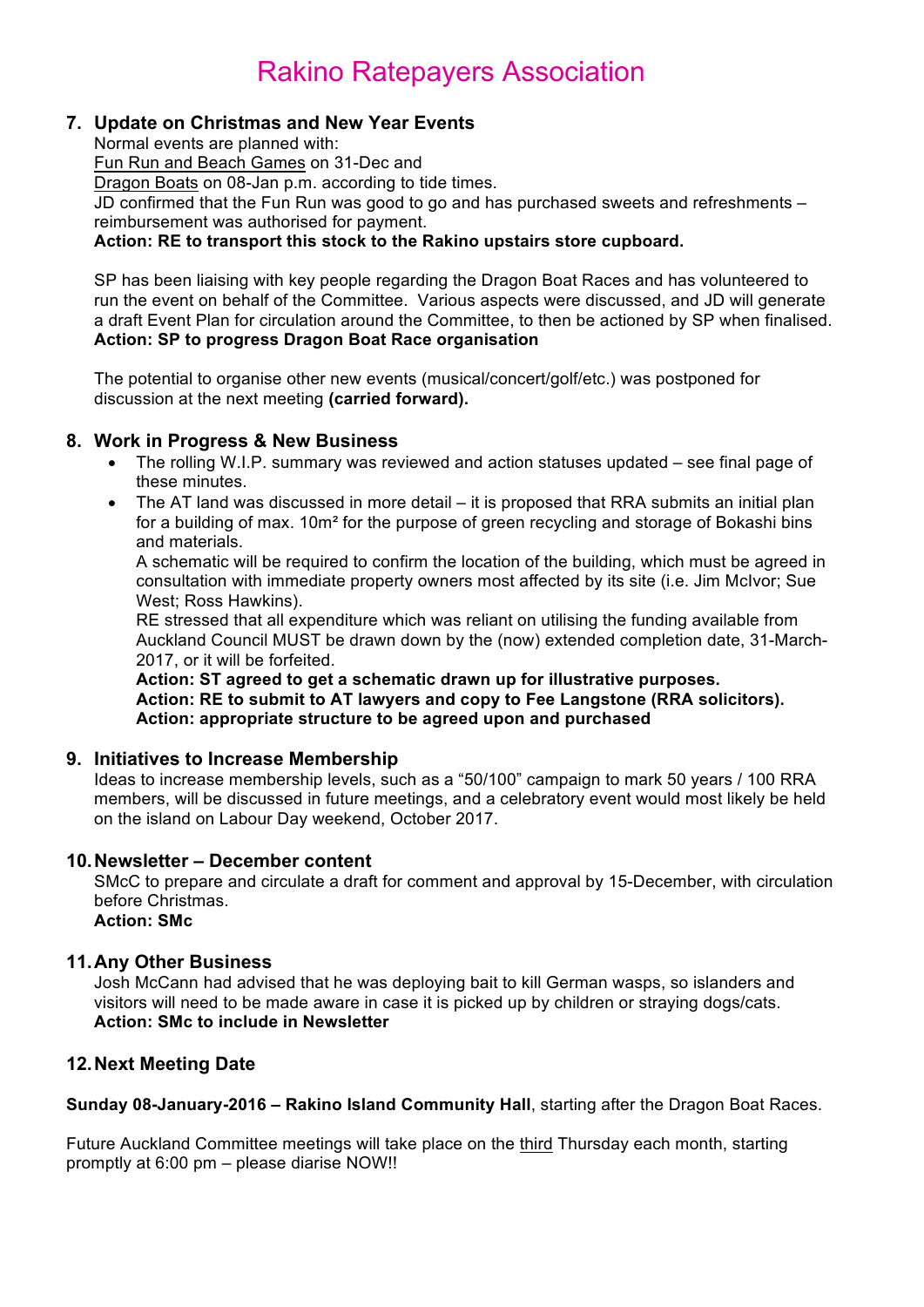# **Work in progress**

| Welcome process for newcomers - completion, deployment and availability of<br>proposed booklet to be determined following Committee review.                                                                              | <b>Committee</b>                                         |
|--------------------------------------------------------------------------------------------------------------------------------------------------------------------------------------------------------------------------|----------------------------------------------------------|
| Development of strategic plan (inc. items raised in the AGM) and key strategic<br>threads (e.g. Environmental; weed eradication; etc.) and major focal areas from<br>Survey.                                             | <b>Committee</b>                                         |
| Mark Lockhart to be invited to future Committee meeting.                                                                                                                                                                 | <b>RE</b>                                                |
| Investigate potential for minutes of future Committee Meetings to be taken by a<br>non-Committee member.                                                                                                                 | <b>Committee</b>                                         |
| Review of Rakino Budget data sourced by PW from AKL Council - pending PW<br>attendance for discussion                                                                                                                    | <b>Committee</b>                                         |
| Determine initiatives to increase membership - to be brainstormed (50/100, etc.)                                                                                                                                         | <b>Committee</b>                                         |
| Investigate grant options for seating at viewpoints (carried forward) plus<br>replacement of Sandy Bay seating (raised at AGM) - carried forward to 2017                                                                 | <b>Committee</b>                                         |
| STANDING ITEM: generate copy for potential inclusion in the Rakino News.                                                                                                                                                 | <b>Committee</b>                                         |
| Consider future island social events 2017                                                                                                                                                                                | <b>Committee</b>                                         |
| Consider 50 <sup>th</sup> Anniversary celebration of RRA - sub-committee to be formed,<br>deferred for further discussion on 08-Jan-2017                                                                                 | <b>Committee &gt;</b><br><b>Sub-Committee</b>            |
| Progress discussions regarding Community Hall options.<br>On hold, pending formation of sub-committee to drive this forward                                                                                              | <b>Committee &gt;</b><br><b>Sub-Committee</b>            |
| Fire Fighter List - Hank Postmaa to set up text alert list from list of trained firefighter<br>islanders.                                                                                                                | <b>HP</b>                                                |
| Support Fun Run                                                                                                                                                                                                          | <b>JD &amp; Committee</b>                                |
| Action recommendations of the Financial Reviewer for 2015-6 accounts.<br>Effective from January 2017                                                                                                                     | JD / BB                                                  |
| Effect handover of Treasury role from LS to BB inc. set up of Bank account access<br>and removal of LS as an authorised User (now inactive)                                                                              | JD / BB / RE                                             |
| Follow up on DOC signage for West Bay / Askew Avenue (c/o DOC).<br>Pending delivery of signage from DOC.                                                                                                                 | <b>RE</b>                                                |
| Follow up on progress with RBI for improvements to internet.<br>Investigate potential alternatives with Wireless Nation, survey to be arranged 09-<br>Dec 2016. Report from Wireless Nation to be fed back to Committee. | <b>RE</b>                                                |
| Liaise with Auckland Harbour Master regarding moorings (carried forward and<br>ongoing as properties change hands).                                                                                                      | <b>RE</b>                                                |
| Report phone box line down and chase through.                                                                                                                                                                            | <b>RE</b>                                                |
| Progress Bokashi & Zing sales at Christmas 2016-7                                                                                                                                                                        | <b>RE</b>                                                |
| Total Fire Ban notice - print and laminate and pass to Bev Postmaa                                                                                                                                                       | <b>RE</b>                                                |
| Liaison with Mike Hudson re: New Year's Eve.                                                                                                                                                                             | <b>RE</b> (or anyone<br>who has his<br>contact details!) |